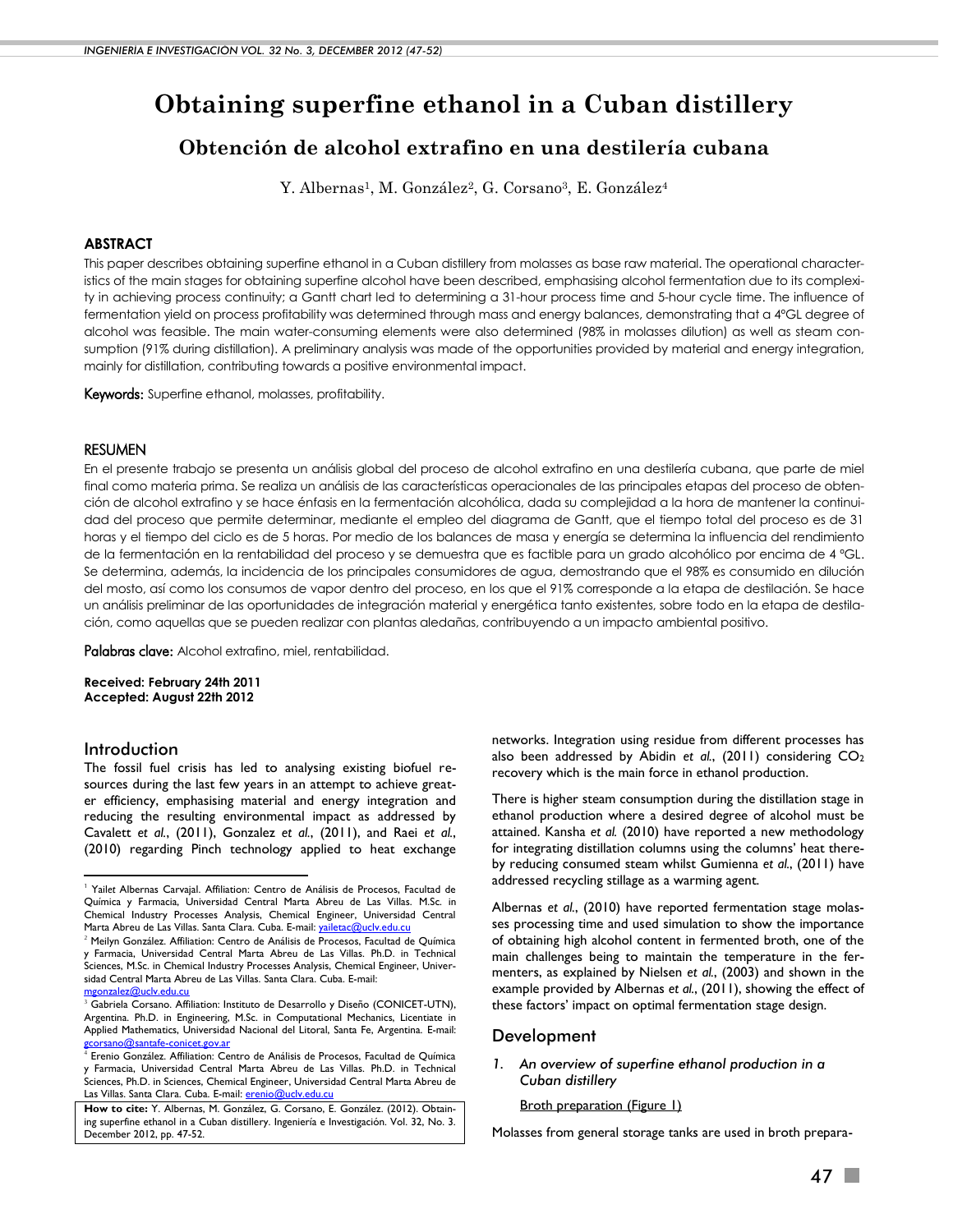

Figure 1. Equipment diagram for broth preparation stage



Figure 2. Equipment diagram for the fermentation stage

tion, involving an initial pre-dilution which must reach around 40°Brix (°Bx) (Gallardo, 2005). Such pre-diluted molasses are filtered where solid impurities are removed from the molasses as they impair quality and therefore fermentation and final product quality. Sulphuric acid is supplied to this broth at 80°C to 90°C and 1.5-2.0 g/L acidity to obtain a desired pH during yeast growth in the main (mother) vats, ranging from 3.9-4.0 (Nielsen *et al.*, 2003).

Some of the previously-diluted molasses go to an ejector which is fed with direct steam to sterilise them; they then go to a tank driven by heat exchanger plates and frames, keeping cooling water recirculation constant for cooling the broth at 35°C, using cold water from the cooling tower area as heat exchange medium. The broth at lower temperature then goes to a mixer which is fed with treated water and leaves it at 16°Bx. This Bx depends on the progress of fermentation fed into main vats (Nielsen *et al.*,

2003). According to Villena (1999), the part of the broth which was not fed into the previous mixer goes to another mixer to ensure 24°Bx, because this is fed to subsidiary vats or fermenters (Albernas *et al.*, 2011).

#### **Fermentation stage (Figure 2)**

The 16°Bx broth then enters the main vat; this is aerated with a blower during this process' maximum idle time which is also cooled by heat exchanger plates and frames to keep temperature near to 35ºC; the broth is then pumped to the fermenter.

24°Bx broth, regulated by a valve (20% input), has its density (being low due to fermentation) increased to 30%-40% where fermentation continues but with a new inlet; after a time (when Bx is half initial +1) the fermenter workload is completed (Villena, 1999). The 16ºBx broth is supplied to a fermenter during fermentation time, as above (ten fermenters have been installed in the plant). According to Albernas *et al.*, (2010), this process is semicontinuous during the fermentation stage, having a 30- to 40-hour fermentation cycle thereby ensuring that there will always be dead fermenters waiting to be distilled to ensure distillation continuity, as recommended by Abidin *et al.*, (2011) and also ensure CO2 production. The fermented broth is immediately pumped to the distillation stage. The fermenter dregs join the stillage stream which is sent to the yeast factory (adjacent to the ethanol plant), as discussed by Gumienna *et al.*, (2011).

#### Distillation stage (Figure 3)

The raw material (known as wine), having 6% and 7% alcohol v/v, passes

through wine heated at 35°C (increasing to 70°C) to decrease the amount of steam needed in the distillation column. This column (working under vacuum) provides ethanol at 60°GL and eliminates stillage passing to the torula yeast plant. It then goes to a pre-concentrator column to become concentrated to 75- 80°GL (also working under vacuum) followed by a hydroselector column where process alcohol is washed, decreasing alcohol content to 15-20ºGL (Gallardo, 2005; Seider *et al.*, 2003). It then goes to a rectifier column, where it becomes concentrated to 96.3ºGL. Alcohol leaves two plates below the head and passes to a methyl elimination column, as indicated by Villena (1999) and Gallardo (2005).

#### *2. Mass and energy balance during fermentation and distillation stages*

Analysing the process stages led to mass and energy balances for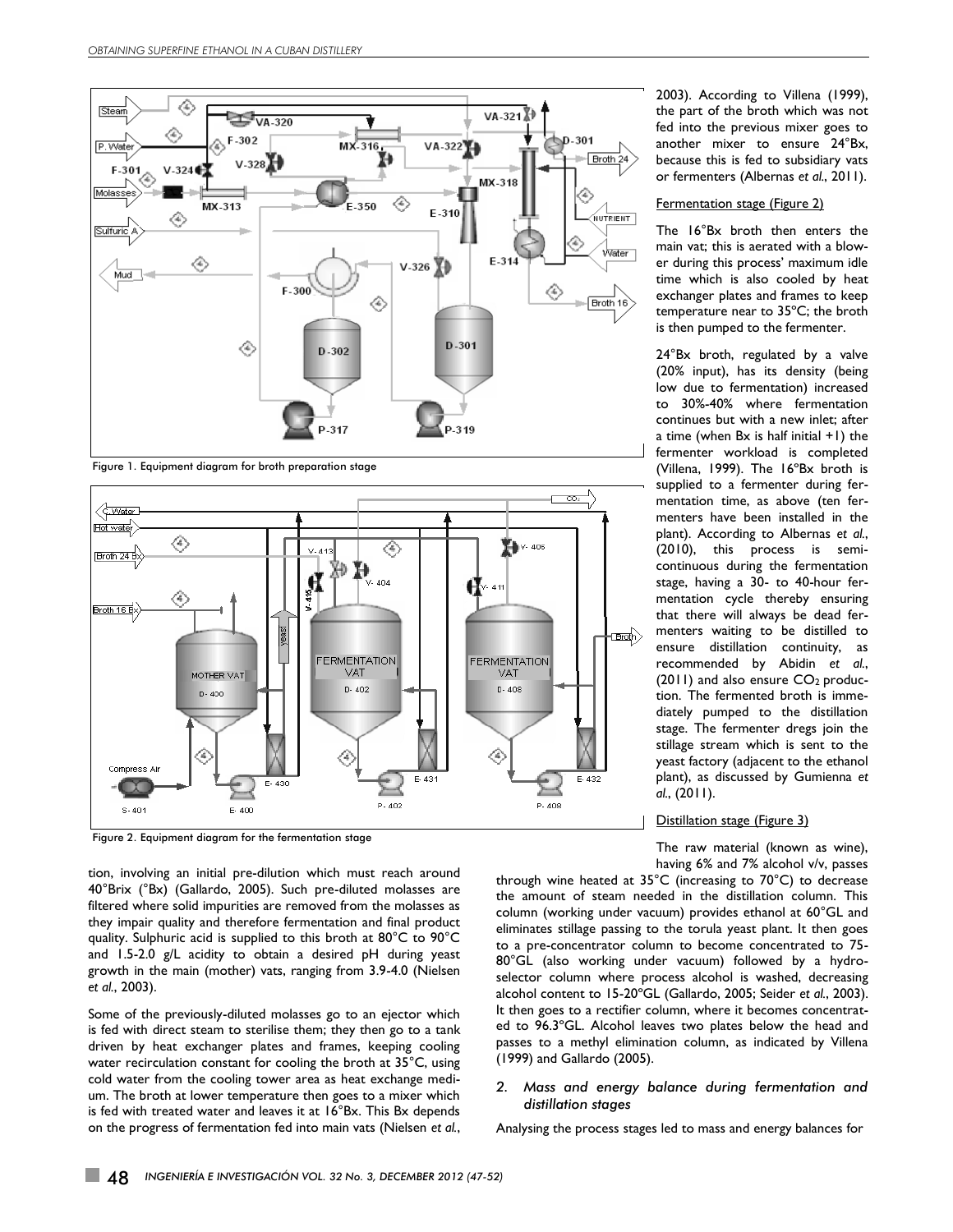

Figure 3. Equipment diagram for the distillation stage

the main process points. It was taken that the plant operates at a continuous regimen (i.e. 900 HL/d (90 m3/d) extra fine alcohol production). The following Table gives the main consumption and mass and energy balance results.

Table 1. Main consumption and mass and energy balance results

| <b>Request</b>                              | Value       | MU   |
|---------------------------------------------|-------------|------|
| Molasses                                    | 345,000.0   | Kg/d |
| H <sub>2</sub> SO <sub>4</sub>              | 3,568.5     | Kg/d |
| Antifoam                                    | 72.0        | Kg/d |
| Nutrients (urea)                            | 1.200.0     | Kg/d |
| Yeast                                       | 15.0        | Kg/d |
| Fuel-oil                                    | 26.0        | m3/d |
| Inlet flow to fermentation                  | 150.1       | m3/d |
| Fermentation wine outlet flow               | 51,840.0    | Kg/d |
| CO <sub>2</sub> outlet flow                 | 63,360.0    | Kg/d |
| Alcohol phlegm exiting the distiller column | 197.520.0   | Kg/d |
| Wine flow coming into the distiller column  | 1.560.0     | m3/d |
| Stillage exiting the distiller column       | 1,652.2     | Kg/d |
| Water for wort preparation                  | 2,166,435.0 | Kg/d |
| Cooling water in fermentation               | 24.925.0    | Kg/d |
| Cooling water in distillation               | 2.492.5     | Kg/d |
| Steam to distillation                       | 337,836.9   | Kg/d |

The data obtained during the fermentation stage agreed with Albernas *et al.*, (2010). Figure 4 shows water consumption in preparing the broth, fermentation stages and cooling, including the distillation stage. It can be seen that the third dissolver consumed most water (71.45%) which was reasonable because all fermenters were diluted in this dissolver while the rest of the dissolvers involved using less °Bx and only the second wort was made in the mains vats (Villena, 1999).

Fermentation stage cooling requires low energy consumption compared to broth dilution (only 1.14% consumed water) but, as previously explained, this water is constantly circulating, thereby requiring no fresh feed water and ensuring efficiency in maintaining heat exchanger cleanliness. Distillation stage cooling includes process water and has a low value (0.11 %) because the plant integrates various streams (i.e. it is not necessary to use fresh water as the cooling medium), which will be discussed later on.



Figure 4. Water consumption distribution during the different stages

The hydro-selector column has high water consumption (6,185,520 Kg/d) (not discussed here because it is fresh water) but stillage slops from the pre-concentrator column and tail rectifier column occur as part of the integration between streams, allowing alcohol contained on these stillage to be recovered.

An analysis of the plant's steam consumption demonstrated that 90.95% of the total steam produced in the boiler (20,000 Kg/h) was consumed during the distillation stage (Figure 5), completely agreeing with Gallardo (2005). The rectifier column was the greatest consumer, requiring 62% of steam consumed; the high alcohol content required for extra fine alcohol is achieved in this column, according to Seider *et al.*, (2003) and Villena (1999).

Figure 5 shows 3% steam loss (thereby threatening process economy) due to inefficient steam pipe insulation and leaks in some valves; this should be improved through pertinent investment. Fermenter sterilisation involved direct steam cleaning (4.5%) and broth preparation consumed 1.3% of the total for molasses sterilisation (Villena, 1999).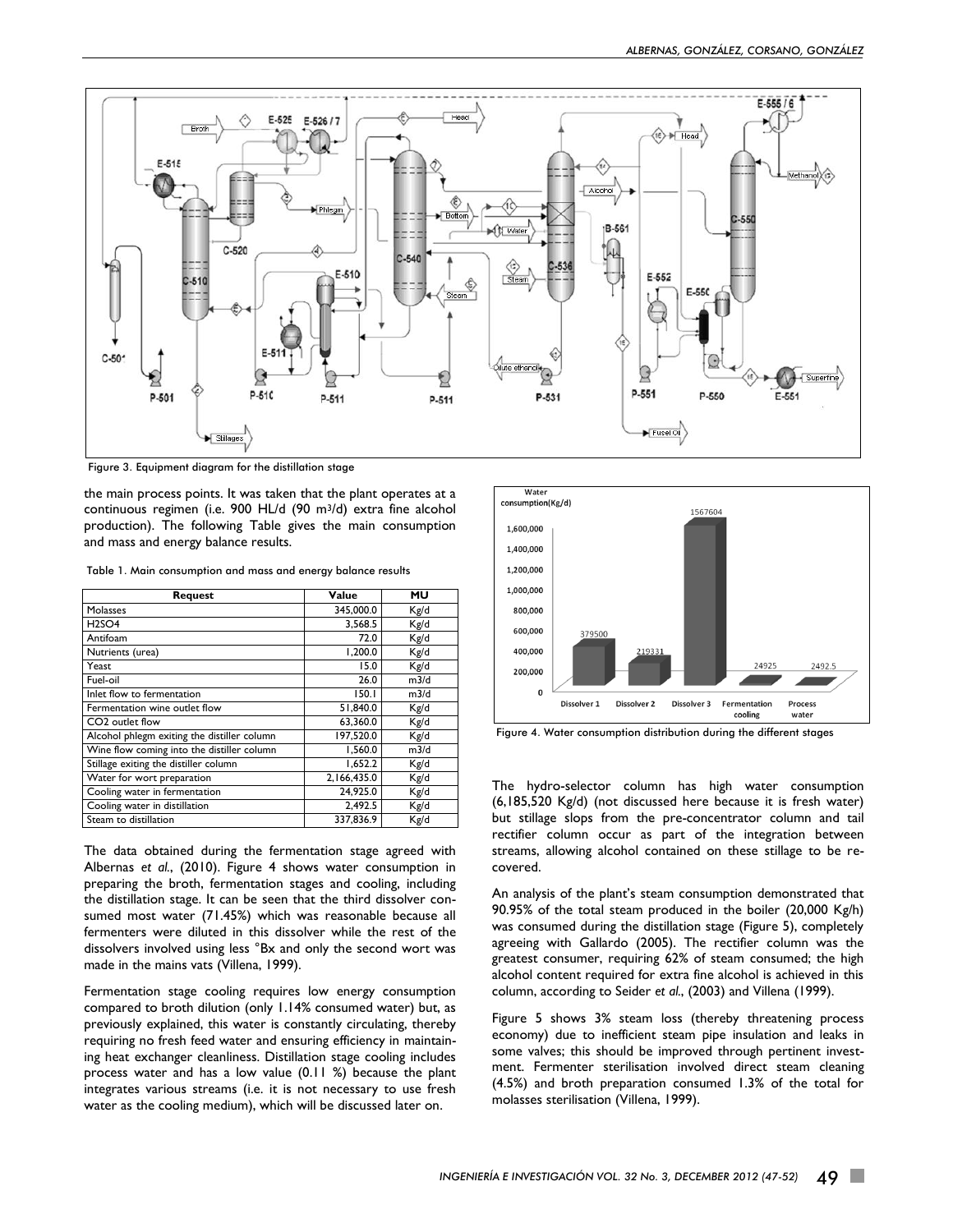



Figure 6. Gantt chart without overlapping production stages in the distillery



Figure 7. Gantt chart with overlapping production stages in the distillery

#### *3. The alcohol fermentation stage's operational*

#### *characteristics*

The ten fermenters in the plant have been located to guarantee continuity of the flow fed to the distillation stage, thereby achieving continuous production. Each shift lasts 8 hours in the plant, two fermenters being seeded for fermenting and another two for distilling (having already completed the cycle/dead population). Average process stage duration is shown below by Gantt chart (Figure 6) (Albernas *et al.*, 2011).

# production values.

#### Table 2. ART and yield results

| $ART_i(g/L)$ | $ART_f(g/L)$ | $Yp/s_{min}$ (%) | $Yp/s_{max}$ (%) |
|--------------|--------------|------------------|------------------|
| 28.0         | 8.8          | 15.63            | 31.25            |
| 45.6         | 14.4         | 9.62             | 19.23            |
| 56.0         | 7.2          | 6.15             | 12.30            |
| 40.0         | 5.6          | 8.72             | 17.44            |
| 53.6         | 6.4          | 6.36             | 12.71            |

Total process time was 31 hours. A Gantt chart with overlapping stages showed that the cycle time for such a plant would be five hours (Figure 7). The five hour cycle time indicated that it would start again every five hours; this was primarily determined by the time needed by the main vat to regain population and one hour to seed the next fermenter.

It is very important that each operation takes place on time as delay means that process continuity cannot be achieved; also if an operation is finished before schedule this causes equipment to be underused. An operation may take longer and this delays the next stage and continuity becomes lost (Albernas *et al.*, 2011).

#### *4. Analysis of sensitivity to variation in fermentation yield*

Product/substrate yield (Yp/s) was determined at 3ºGL minimum alcohol concentration and 6ºGL maximum concentration, following the equation described by Nielsen *et al.*, (2003):

$$
Y_{p'_{s}} = \frac{\% \text{ Alc} * 100}{\text{ART}_{i} - \text{ART}_{f}} \quad (1)
$$

 $ART<sub>i</sub>$  (initial) and  $ART<sub>F</sub>$  (last) were obtained from the experimental data for the five fermentations, where the average value of both was considered, being 44.64 g/L and 8.48 g/L respectively.

Average minimum yield was 9.30% and average maximum yield 18.59%; such values were used for determining minimum and maximum actual degree of alcohol (by solving the previous equation), giving 3.36ºGL and 6.72ºGL respectively. They were evaluated in the distillation stage mass and energy balances analysed in section 2, varying these values within this range, in turn leading to different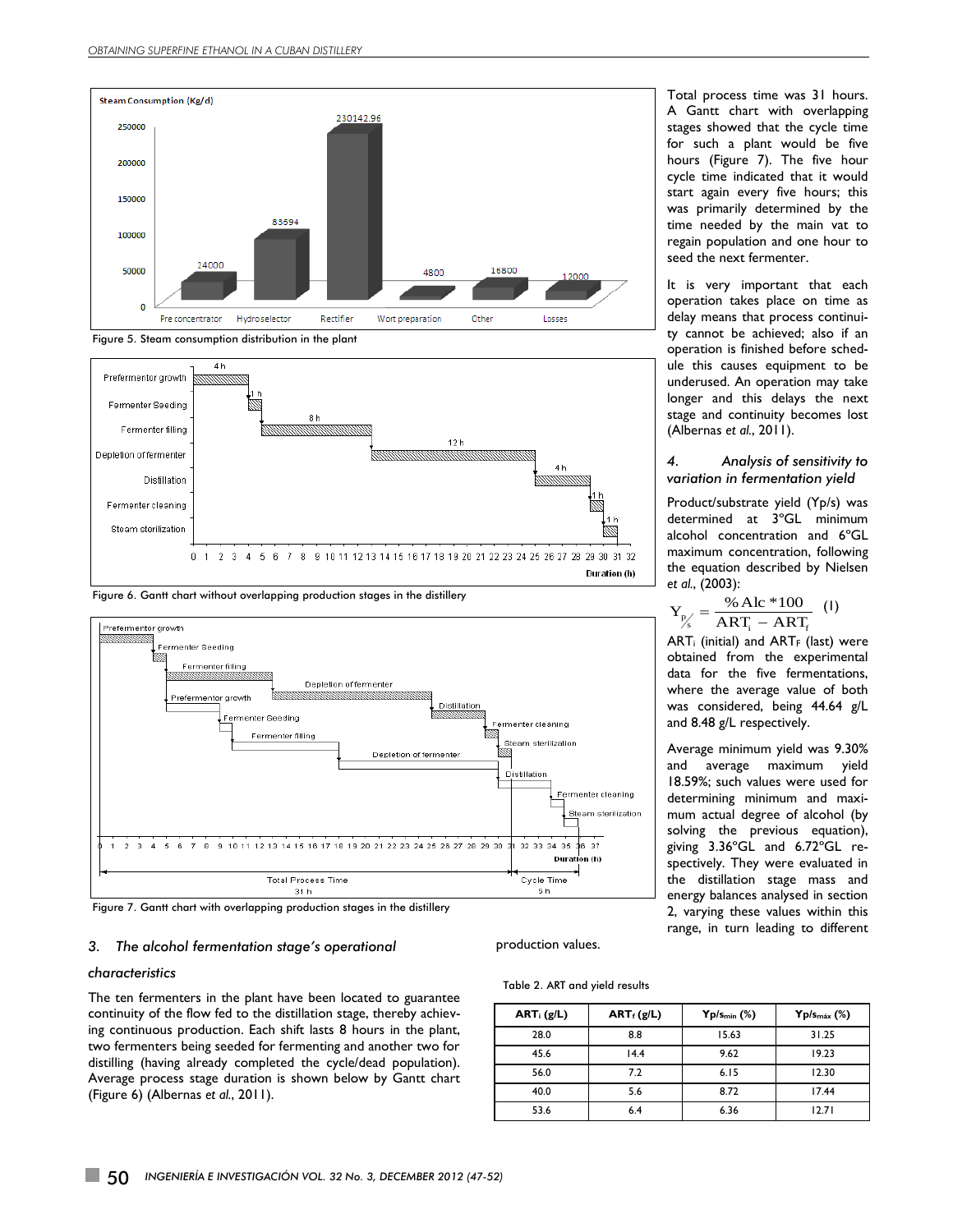After obtaining ethanol production values for each alcohol fermentation value, total production cost and profit was determined by Microsoft Excel programming based on dynamic profitability indicators, taking into account investment in the plant, raw and manufactured material consumption, electricity, water, steam and fuel oil consumption and costs, according to Peters *et al.*, (2003) and Seider *et al.*, (2003), keeping production fixed to see how such economic indicators would be affected by alcohol variation, in turn affecting ethanol production and thereby the yield so obtained. Figure 8 shows that alcohol obtained during the fermentation stage is the crucial point because it determines production and thus process profitability. Analysing 3.36°GL to 3.70°GL alcohol variation demonstrated that the process was not profitable, as shown in the Figure below. The sensitivity analysis showed that an alcohol's minimum value to make the process profitable would have to be 4ºGL.



Figure 8. Relationship between the alcohol content of wine and percentage increase in profit

#### *5. Opportunities regarding material and energy integration*

The process involved some opportunities for material and energy integration and using calorie content and reduced steam consumption. They were:

- The wash-water hydro-selector column consisted of preconcentrator stillage and rectifier tail; the alcohol which might have been contained in this stillage could be recovered and fresh water was not needed/used for this purpose, thereby agreeing with Gumienna *et al.*, (2011);
- Concentrator column vapour was used as heating medium to heat wine in the distiller column;
- Vapour for condensing the rectifying column was used in heating the distiller column; and
- The hydro-selector column vapour was used for heating the methyl eliminator column.

The last three opportunities mentioned above agreed with those made by Kansha *et al.*, (2010) and Gonzalez *et al.*, (2011).

The opportunities arising from the distillery's proximity to a sugar factory were:

 Sugar factory steam supply surplus; this factory has a surplus of 480,000 Kg/d of bagasse during harvest time, representing 1,192,800 Kg/d of steam. The distillery only consumes a maximum of 384,000 Kg/d of steam; in a 90-day harvest period this would represent distillery savings of \$ 485,688 by not having to consume fuel, as discussed by Cavalett *et al.*, (2011);

- Energy integration was obtained in the distillation system by applying Pinch technology, as explained by Raei *et al.*, (2010) reporting considerable energy-saving technologies which have been applied, as explained by Kansha *et al.*, (2010), Gonzalez *et al.*, (2011) and Cavalett *et al.*, (2011);
- Stillage and fermentation residues were used in a torula yeast factory, leading to 18,000 Kg being obtained daily; and
- The CO2 produced during fermentation (63,360 Kg daily) was provided adjacent to a small plant purifying and compressing it, as recommended by Abidin *et al.* (2011), while the fusel oil (fusel alcohols) so obtained can also be used in producing diluents and varnish removers.

Everything discussed and analysed by Seider *et al.*, (2003), Cavalett *et al.*, 2011, Gumienna *et al.*, (2011) has suggested that this plant was working in line with the concept of material and energy integration, had a positive environmental impact and had added value as the sugar factory's sugar-cane bagasse provided the main raw material.

# **Conclusions**

Overall analysis of obtaining extra fine alcohol determined that distillation was the most energy-consuming stage concerning steam consumption (91%) and that most water was consumed in the rectifier column during broth preparation (98%). The advantage of overlapping operations to reduce total cycle time and thus process time was thus confirmed. Alcohol fermentation (wine) values (over 4°GL) showed that the process was profitable, hence the importance of this stage. The plant was seen to have several opportunities regarding material and energy integration to increase production added value, some having been exploited whilst others not so.

# References

- Abidin V., Bouallou C., Clodic D., Valorization of CO2 emissions into ethanol by an innovative process., Chemical Engineering Transactions, Vol. 25, 2011, pp.1-6.
- Albernas Y, Verelst H., González E. and Pedraza J., Simulation of the batch fermentation stage in the process to obtain ethanol from final molasse., Chemical Engineering Transactions, Vol. 21, 2010, pp.931-936.
- Albernas Y., González M., Pedraza J., González E., Visión global sobre la planificación de procesos discontinuos., Afinidad, Vol. LXVIII, No. 553, Mayo – Junio, 2011, pp. 203-209.
- Cavalett O., Cunha M. P., Junqueira T. L., Dias M. O. S., Environmental and economic assessment of bioethanol, sugar and electricity production from sugarcane., Chemical Engineering Transactions, Vol. 25, 2011, pp.1007-1012.
- Gallardo Aguilar I. Diseño y evaluación de equipos de destilación., Vías para el diseño de nuevas instalaciones de la industria de procesos químicos fermentativos y farmacéuticos, Editorial Científico - Técnica, 2005, capítulo 6, pp. 128-157.
- González M., Verelst H., Espinosa R., González E., Simultaneous energy and water minimization applied to sugar process production., Chemical Engineering Transactions, Vol. 25, 2011, pp.177-182.
- Gumienna M, Lasik M, Szambelan K, Czarnecki Z., Reduction of water consumption in bioethanol production from triticale by recycling the stillage liquid phase., Acta Scientiarum Polonorum. Technologic Alimentary. Vol. 10, No. 4, Oct-Dec, 2011, pp. 467- 474.

Kansha Y., Kishimoto A., Tsutsumi A., A new design methodology